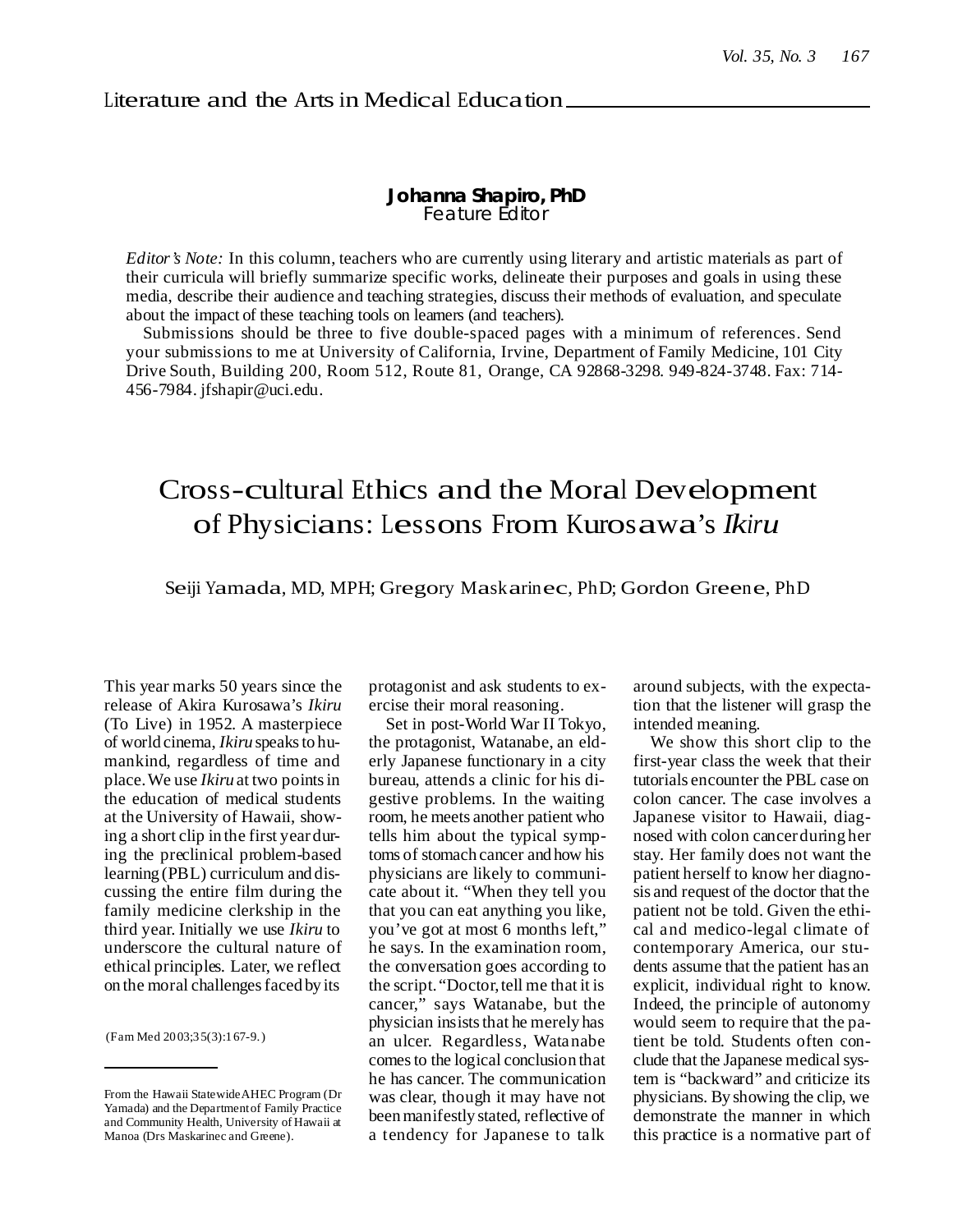the Japanese medical culture. We encourage first-year medical students to recognize that their values might be different from those of others. That is, while derived from long traditions and reflective of their society, their values are, nonetheless, accidents of Western history—in a word, contingent. 1

TraditionalJapanese culture emphasizes the primacy of the family over that of the individual. That many physicians in Japan reveal diagnoses of cancer to families and not to patients themselves reflects a view that the family, rather than the individual, is the autonomous unit. Many Japanese feel that it is an imposition to force knowledge about serious illness on the elderly. That is, the right to know needs to be balanced against the right not to know. <sup>2</sup> We often overlook how the US practice of not disclosing a diagnosis to a family if the patient requestsit is also a cultural convention.Further, cultural prescriptions also change over time, so that larger numbers of physicians in Japan now do tell cancer patients their diagnoses. We too easily forget that some decades ago, physicians often kept diagnosesfrom patientsin the United States as well.

We bring back *Ikiru* during the third-year family medicine clerkship. The first author, a family physician, and thethird author, a medical educator and Buddhist priest, lead a discussion of the film. The second author, a cultural anthropologist, has attended sessions as a participant-observer and reviewed audiotapes of other sessions. Below, we focus on the topics that we discuss and student reactions to these topics.

Watanabe realizes that he has devoted his life to pushing papers about on his desk and desperately starts trying to live fully. In a bar, he befriends a novelist who helps him explore post-war Tokyo's American-influenced nightlife. But Watanabe's disintegrating soul is never touched. Desperate for com-

pany, he finds a friend in Toyo, marveling in her youthful exuberance.After Toyo recognizes his despair, however, and rejects the role of saving him, Watanabe is able to realize that even he canwork for the benefit of others. <sup>3</sup> His hollow eyes begin to glow; a smile wraps itself around his lips. No longer at the mercy of others, no longer pleading with the world for salvation, Watanabe recovers his soul by turning to himself. Unlike Tolstoy's Ivan Illych, Watanabe realizes his fate with enough time left to devote the remainder of his days to a cause. A group of working-class mothers have petitionedCity Hall to build a children's playground. Watanabe relentlessly herds the petition through the various departments, even ignoring threats to his life by *yakuza* (gangsters) who want to build a bar on the lot.

The formal emptiness of Watanabe's funeral is disrupted by the mothers, who arrive in a group and give way to tears. Thisscene is followed by the growing realization, then acknowledgment fromhis coworkers, that Watanabe must have known about his impending death and that he chose to act selflessly, heroically, in continuing his daily work as a bureaucrat—this time dedicated to the happiness of others. Through his deeds, Watanabe has left a legacy. Third-year medical students, busy trying to learn clinical medicine, perhaps find satisfaction in Watanabe's pragmaticquest tomake a difference in this world before he leaves it.

While students are inspired by Watanabe's actions, we don't want to leave the discussion at that. Immensely provocative existential questions are the foundation from which *Ikiru* is born and are made manifest in Watanabe's cancerstricken life. As one student observed, "When I watched the movie, I couldn't say that this was just Japanese culture. I think this was typical of anyone faced with 'My life is about to end' or 'Didmy life have a purpose?'" We ask our students if they are satisfied with what they are doing on a day-to-day basis. Most have chosen to pursue a career in medicine in order to serve others. But, during years of education, they are not yet able to practice medicine. Are they living their lives, in the way that Kierkegaard suggested, asif a wind might pick up a tile from a roof and kill them? Existentialists maintain that only by recognizing the possibility of nonbeing can we fully understand the responsibility of being. As another student put it, perhaps one has to think "of impending death to bemotivated to live fully." Sowhat would they do if facedwith a terminal illness? Stay in school or do something else? Do they need to finish their training before they can start to heal others? As one student noted, Watanabe found hope by doing something for someone else. This was better than what he had been doing for the past 30 years. We encourage students not to wait that long. The longer we work in medical education, the more we come to see students, with one foot in the lay world, as natural practitioners of patient-centered medicine—providing a healing presence that patients and their families often otherwise miss in the medical setting. We encourage students to recognize this, to be mindful <sup>4</sup> of it, and even to celebrate it.

By examining works of art, we also seek to encourage our students to engage in moral reasoning.<sup>5,6</sup> Though stories are set in a specific time and place, good stories reveal our fundamental common humanity and invite us to use the characters'livesto question our own lives and the lives of those around us. By having students examine the problems that confront Watanabe, we seek to convey the observation that moral and ethical questions confront us on a daily basis. We seek their understanding that illness has a moral trajectory as well as a medical course. By confronting one with